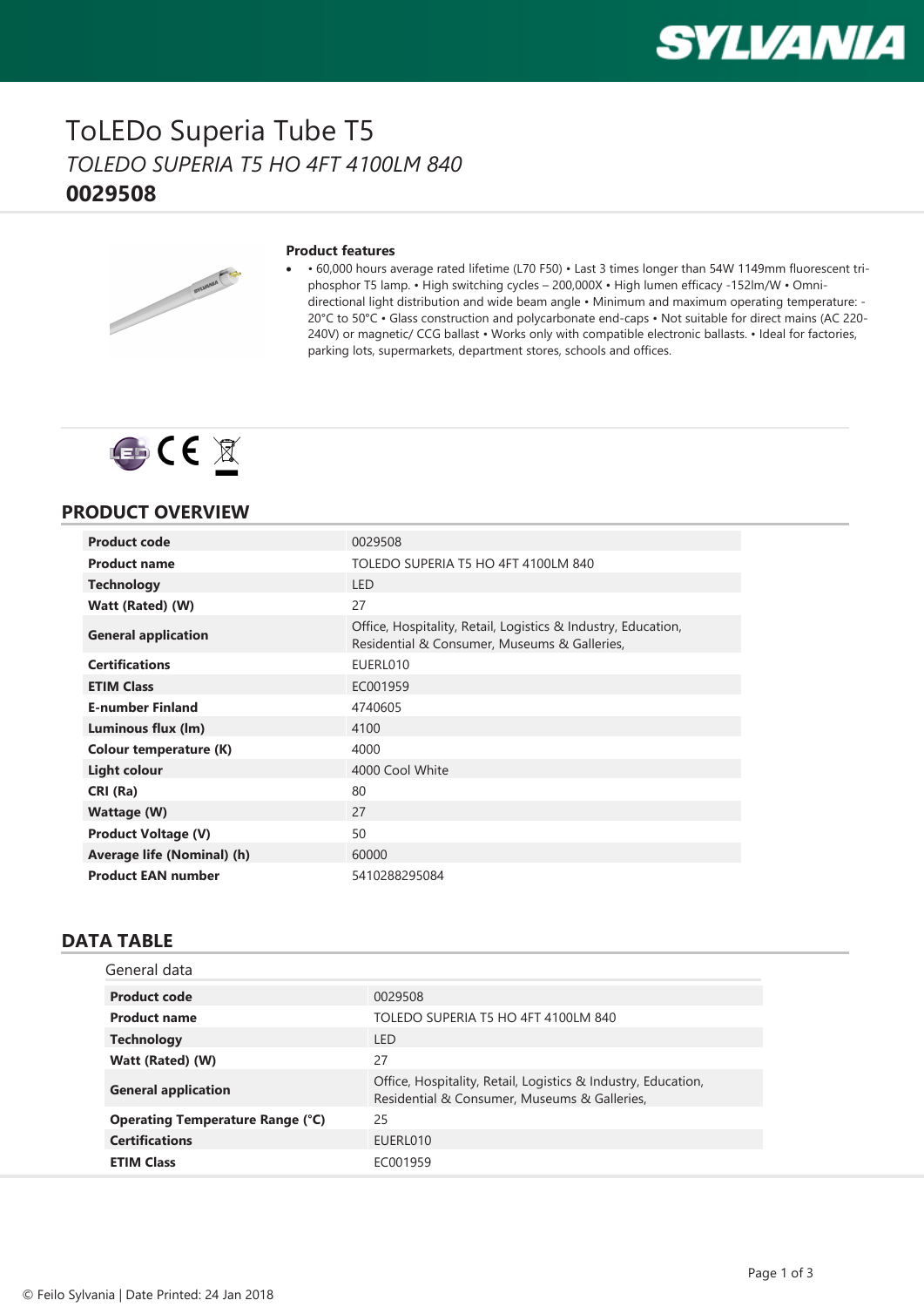

# ToLEDo Superia Tube T5 *TOLEDO SUPERIA T5 HO 4FT 4100LM 840* **0029508**

| <b>E-number Finland</b>                              | 4740605         |
|------------------------------------------------------|-----------------|
| Optical data                                         |                 |
|                                                      |                 |
| Luminous flux (lm)                                   | 4100            |
| Luminous flux (Rated) (lm)                           | 4100            |
| <b>Colour temperature (K)</b>                        | 4000            |
| <b>Light colour</b>                                  | 4000 Cool White |
| CRI (Ra)                                             | 80              |
| Beam angle (Rated) (°)                               | 220             |
| Lumen maintenance at end of nominal<br>life $(\%)$   | 70              |
|                                                      |                 |
| Electrical data                                      |                 |
| <b>Wattage (W)</b>                                   | 27              |
| Watt (Rated) - High frequency (W)                    | 27              |
| <b>Starting time (max) (s)</b>                       | 0.5             |
| Warm-up time to 60% of full light (max)<br>(s)       | $<$ 2           |
| Current (A)                                          | 0.6             |
| <b>Product Voltage (V)</b>                           | 50              |
| Lamp power factor                                    | 0.92            |
| No. Of switching cycles before<br>premature failures | 200000          |
| Lamp Energy Label (class)                            | $A++$           |
| kWh per 1000 hours burning time                      | 30              |
|                                                      |                 |
| Lifetime data                                        |                 |
| Average life (Nominal) (h)                           | 60000           |
| Average life (Rated) (h)                             | 60000           |
|                                                      |                 |
| Physical data                                        |                 |
| Weight (kg)                                          | 0.148           |
|                                                      |                 |
| Packaging                                            |                 |
| <b>Single packaging type</b>                         | Carton          |
| <b>Product EAN number</b>                            | 5410288295084   |
| Packaging single length (cm)                         | 1.8             |
| Packaging single width (cm)                          | 1.8             |
| Packaging single height (cm)                         | 116.5           |
| DUN14 (outer)                                        | 15410288295081  |
| Units per outer package                              | 10              |
| Packaging outer length (cm)                          | 122.0           |
| Packaging outer width (cm)                           | 15.5            |
|                                                      |                 |